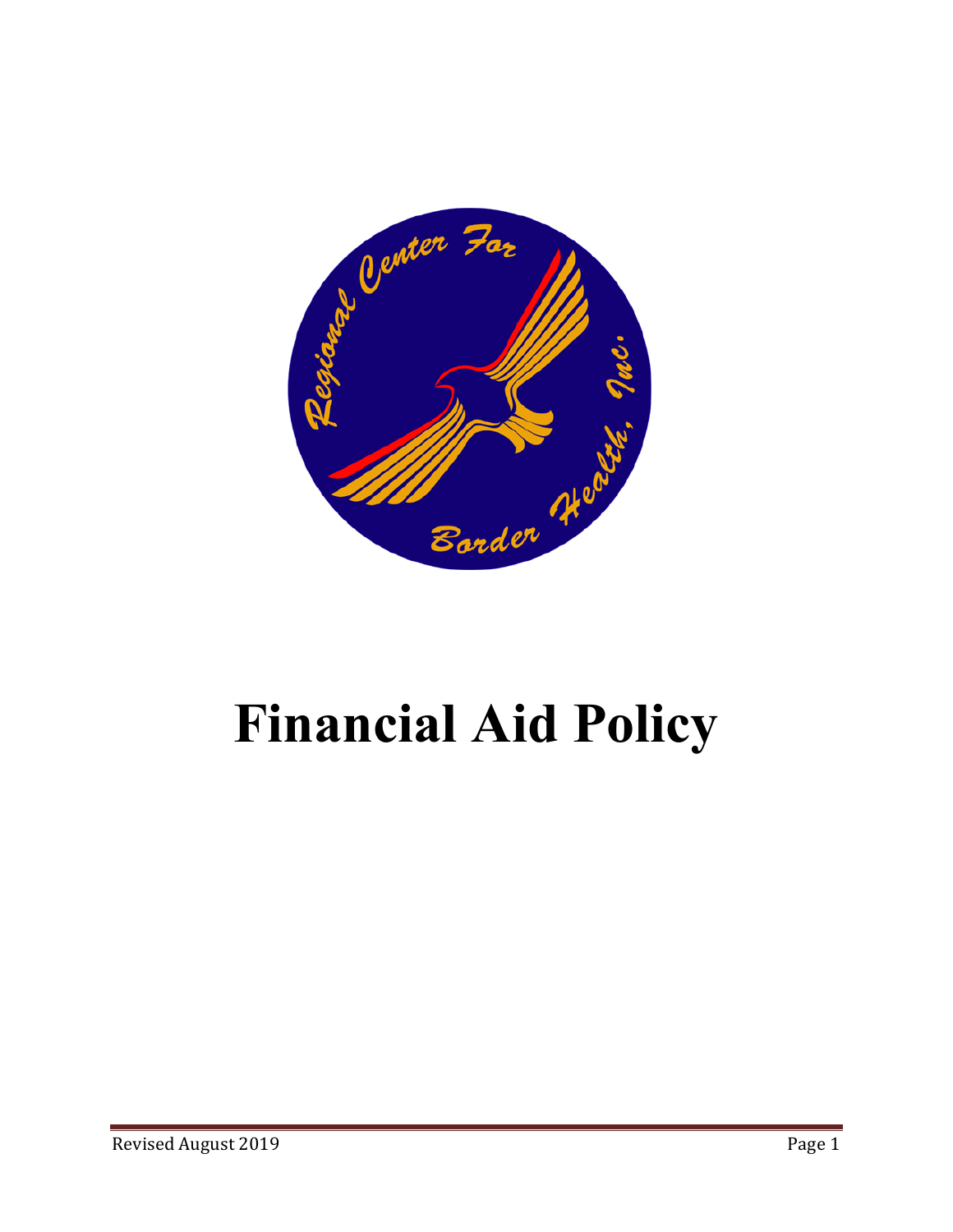## **FINANCIAL AID POLICY**

Regional Center for Border Health, Inc. / College of Health Careers is committed to assisting its students in developing financial plans for their education through a combination of loans, grants, family contribution, and other source of aid.

The U.S Department of Education offers several financial aid programs to assist students finance their education. For those who qualify RCBH/CHC participates in the following:

- Subsidized Direct Stafford Loans are awarded to students who demonstrate financial need. These are low interest loans that are insured by the federal government. Because the U.S Department of Education subsidizes the interest, borrowers are not charged interest while they are enrolled in College at least half-time and during grace and deferment periods. Loan repayment begins six months after the student ceases to attend the college on at least a half-time basis. Eligibility is based on financial need as determined by the U.S Department of Education.
- Unsubsidized Direct Loans are awarded to students regardless of financial need. Borrowers are responsible for paying the interest that accrues during any period. Like the Subsidized Stafford Loans, repayment begins 6 months after the students ceases to attend the College.
- Direct PLUS Loans allows parents to borrow on behalf of their dependent undergraduate children. As with Unsubsidized Loans, borrowers are responsible for the interest that accrues on PLUS Loans during any period. Repayment begins 60 days after the FINAL loan disbursement.

## **Federal Loan Repayment Options**

You may select or be assigned a repayment plan when you first begin repaying your student loan; you can change repayments plans at any time. Contact your loan servicer if you would like to discuss repayment plan options or change your repayment plan. You can get information about all of the federal student loans you have received and find the loan servicer for your loans using the National Student Loan Data System (NSLDS)

You have a choice of several repayment plans that are designed to meet your needs. The amount you pay and the length of time to repay your loans will vary depending on the repayment plan you choose. Below are the different repayment plans available to you:

- Standard Repayment Plan
- Graduated Repayment Plan
- Extended Repayment Plan
- Alternative Repayment Plan (Direct Loan Only)
- Income-Based Repayment (IBR)
- Income Contingent Repayment (ICR) (Direct Loan Only)

Aid from any of these programs is based first on self-help, which could include cash payments that a student is able to make from savings, part-time job earnings and assistance from parents. The amount of self-help is determined by the Federal Need Analysis Formula as prescribed by the U.S Department of Education, which evaluates family income and assets.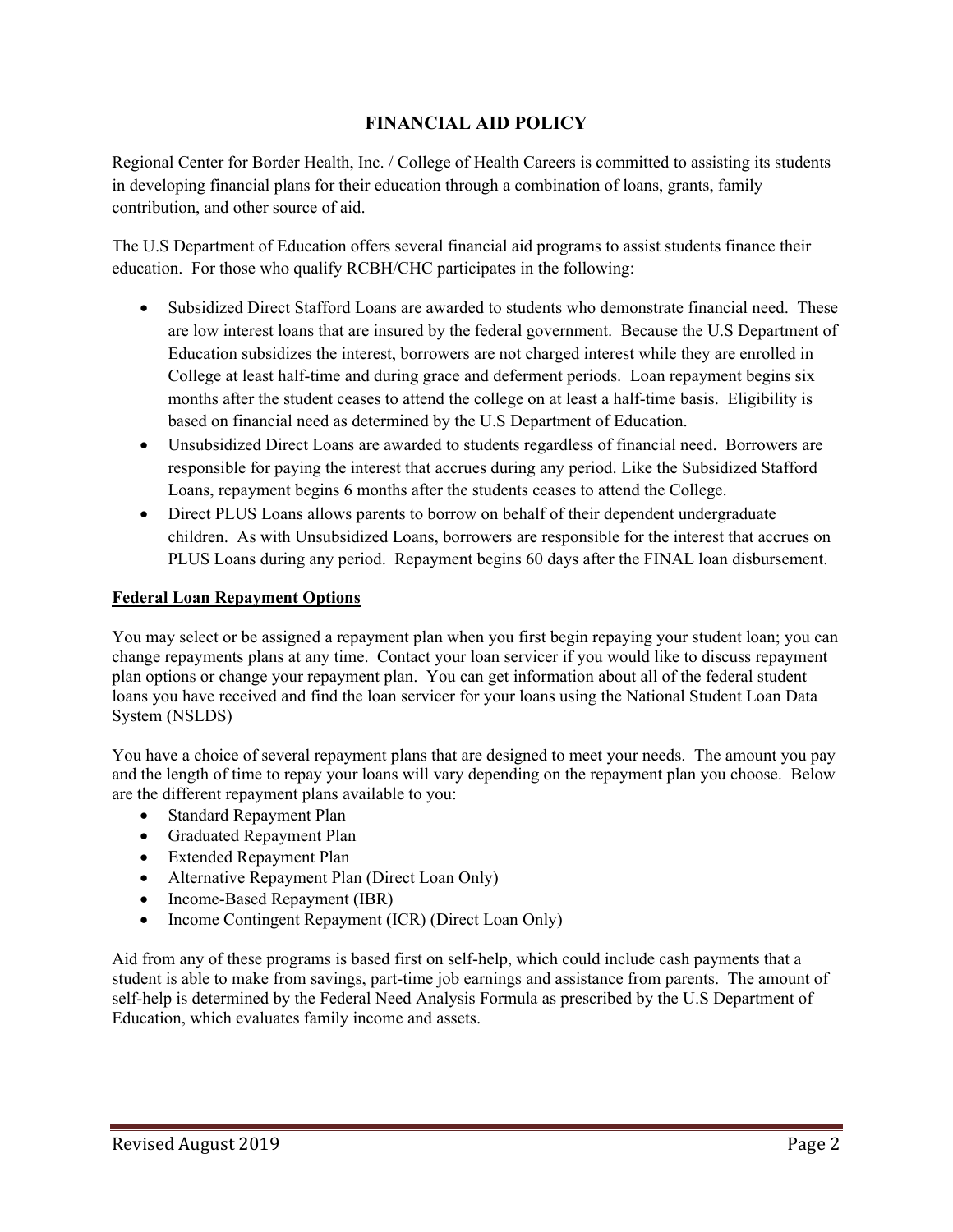## **Financial Aid websites:**

- FAFSA on the WEB Application for financial Aid www.fafsa.ed.gov
- U.S Department of Education "Financial Aid for Student" Home page www.studentaid.ed.gov
- Student Guide www.studentaid.ed.gov/students/publications/student\_guide/index.html

## **Who can apply for financial Aid?**

In general, students are eligible to participate in the Federal Financial Aid programs they:

- Must be admitted to RCBH/CHC in an eligible program.
- Must have a high school diploma or high school equivalency (GED).
- Must be a U.S citizen or an eligible non-citizen.
- Must have a valid Social Security number
- Must not be in default of a federal student loan nor have a federal grant overpayment.
- Register with the Selective Service, if required

Once the student begins training and receives a financial aid award, continued eligibility for the programs requires the student to maintain satisfactory progress in accordance with published standards of RCBH/CHC. (See the Satisfactory Academic Progress Section of the Catalog for details.)

#### **Alternative Funding, Private Loan Program**

Private loans (not sponsored by a government agency) are offered by banks or other financial institutions to parents and students.

Private loans can help bridge the financial gap for school expenses, generally at lower interest rate than credit cards. Eligibility for a private loan is determined by the lending institution.

The interest rate on a private loan is usually 1 to 12 percent above the prime interest rate. Interest rate begins accruing when the loan is disbursed.

RCBH/CHC will also provide the student with loan information and counseling regarding their loan repayment obligations. Students are encouraged to stay current on their monthly payments to avoid possible consequences associated with non-payment.

Students may be withdrawn from RCBH/CHC for non-payment. Certificates and Transcripts will not be issued unless the student has met all financial obligations. Late payments may be subject to fees.

If a scheduled payment is not made within 10 calendar days of the due date, a late charge of \$5.00 or 5%, whichever is greater, of the scheduled payment amount may be required with each late payment as an administrative charge.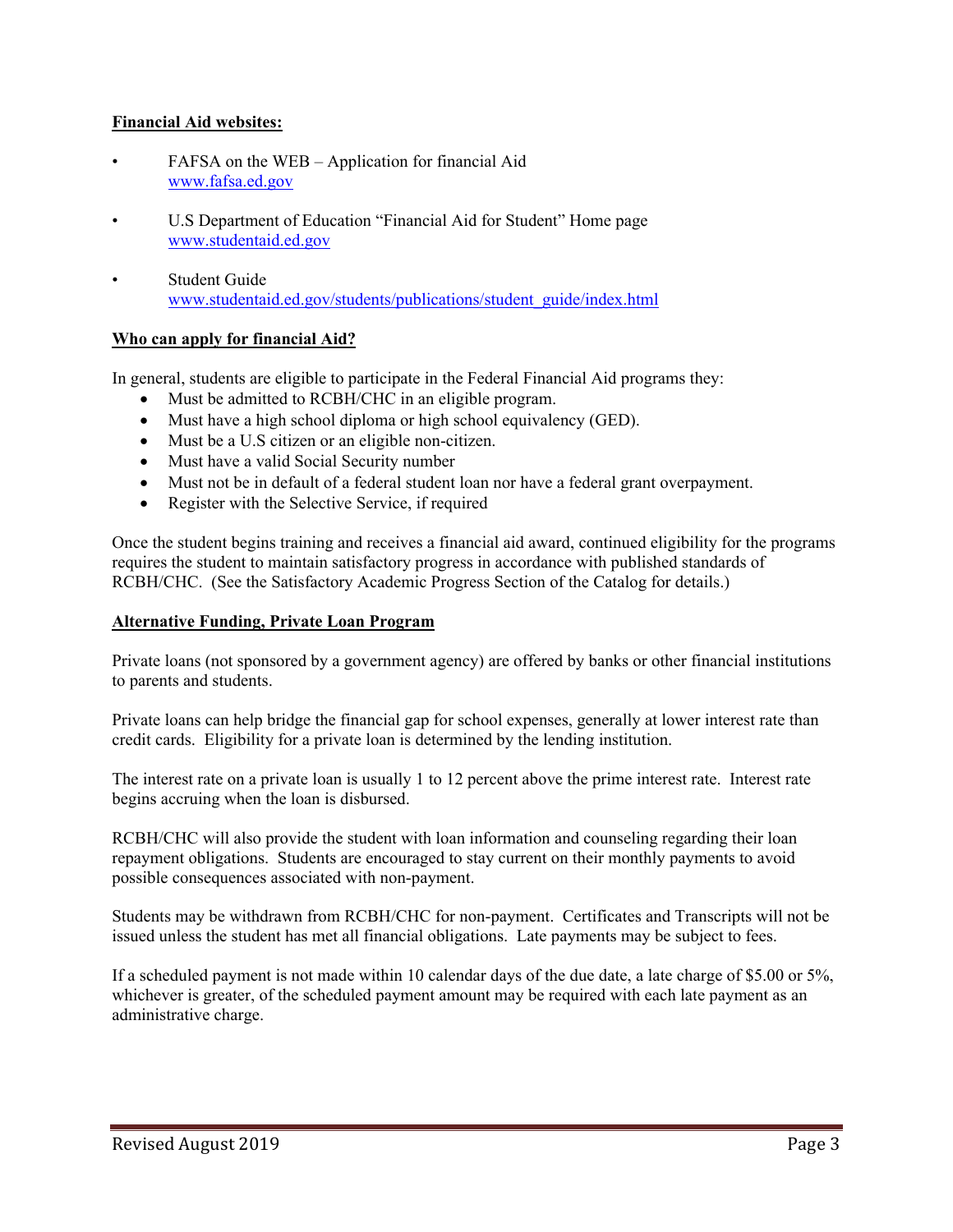## **Scholarships**

Regional Center for Border Health, Inc. / College of Health Careers participates in several educational sponsorship programs offered by various public agencies. These agencies include:

- Arizona Workforce Connection (WIA), includes: Tribal, Mohave, La Paz, and Yuma County
- Vocational Rehabilitation Service Administration (RSA)
- Military Spouse Career Advancement Accounts Program (MYCCA)
- ResCare (DES)

All RCBH/CHC education agency grants will be awarded to the student during the packaging process and applied to the student's account in equal disbursement each payment period over the length of the program.

To be eligible, students must provide written verification of sponsorship by the outside agency to the Financial Aid office prior to starting their academic program.

Students must comply with all agency requirements and are responsible for any program charges in the event that payment is not received by the funding agency. RCBH/CHC grants are not transferable, not refundable, and have not cash value.

## **Tuition**

Tuition charges are outlined on a student's enrollment agreement and may be paid through cash, grants, loans, or a combination. (See Catalog for specific tuition cost).

## **Refund Policy**

In the event a student does not enter a program for which he has enrolled, withdraws after commencement of classes, or is dismissed from the college prior to completion of the program, a refund of monies paid (applied to the student's tuition account) is made to the student in accordance with the refund policy.

## **Attendance – Page 51**

Last day of attendance is defined as the last day a student engaged in academically related activities, including projects, clinical experience or examination. This date is used for student withdrawals and terminations.

## **Federal Return of Title IV Funds Policy Title IV Students Only**

Students who withdraw from or are terminated by RCBH/CHC prior to completing more than 60% of the academic year will have their eligibility for aid re-calculated based on the percent of the academic year completed. For example, a student who withdraws completing 30% of the academic year will have earned only 30% of any Title IV Aid received for that academic year. The RCBH/CHC and/or student must return the remaining 70% to the proper aid program.

The policy shall apply to all students who withdraw, drop out, or are terminated from RCBH/CHC and receive financial aid from Title IV funds. The Title IV Funds include: Federal Pell Grant, FSEOG Grant, and Direct Loans Programs.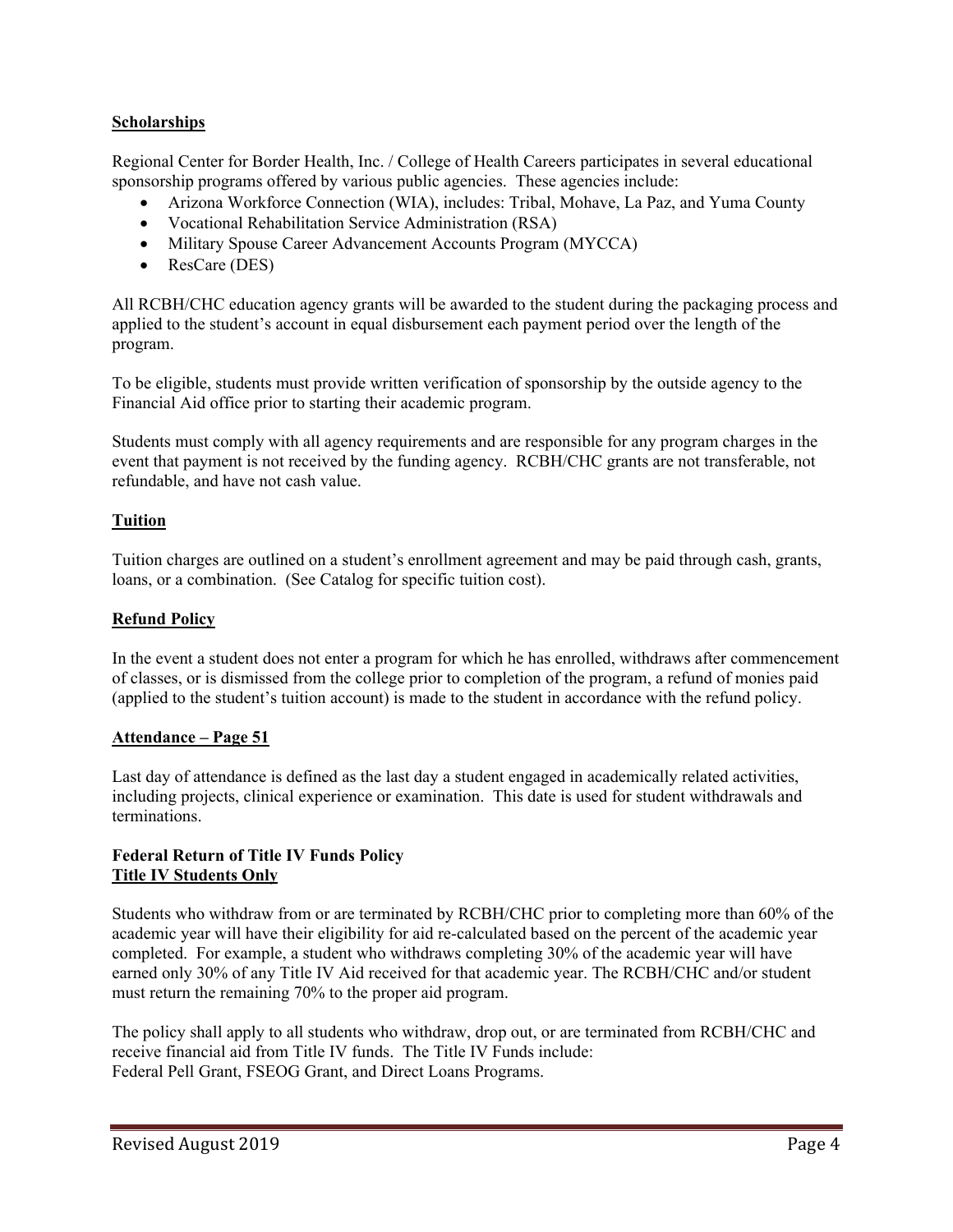Title IV Aid is earned in a pro-rated manner on a per diem basis up to and including the 60% point of the academic year. Title IV Aid is viewed as 100% earned after this point.

1. The percentage of Title IV Aid earned will be calculated as follows:

 Number of Calendar Days completed in the Academic Year  $=$  % of Academic Year Completed

Total Calendar Days in the Academic Year

- 2. The percentage of Title IV Aid unearned (to be returned to the appropriate programs) is equal to 100% minus the percent of aid earned.
- 3. The student will owe RCBH/CHC any additional charged amount as unpaid institutional charges.

## **Payment of Federal Refunds**

Refunds are made within 30 days following the date upon which the student's withdrawal has been determined, or for a student who fails to return from an authorized Leave of Absence (LOA), within 30 days of the date the student was scheduled to return.

Refunds are distributed in the following order:

- 1. Unsubsidized Direct Stafford Loans
- 2. Subsidized Direct Stafford Loans
- 3. Direct PLUS Loan
- 4. FSEOG Grant (Federal Supplemental Educational Opportunity Grants)
- 5. Other Title IV Aid
- 7. Private source of aid
- 8. The student or parent

The student agrees that a refund of less than \$1.00 will not be applied to reduce student's loan debt or refunded to the student but will be retained by RCBH/CHC.

## **Student Repayment Responsibility**

The student is obligated to repay grant overpayments. Once, the student withdrawals, the Financial Aid Office will notify the student, in writing, of the amount of overpayment and available payment arrangements. If not paid with 45 days, the U.S Department of Education will be notified.

## **Student Complaint / Grievance Procedure – Page 58**

Student grievances relating to the College matters; procedures for a student to file a grievance:

## **Grievances for Section 504, Title IX, Title VI and Age Complaints – Page 58**

For any grievances relating to Section 504 of the Rehabilitation Act of 1973 (prohibiting discrimination on the basis of disability), Title IX of the Education Amendments of 1972 (prohibiting discrimination on the basis of sex and sexual harassment), Title VI prohibiting discrimination on the basis of race, color, or national origin), or the

Age Discrimination Act of 1975 (prohibiting discrimination on the basis of age), the following steps are to be taken: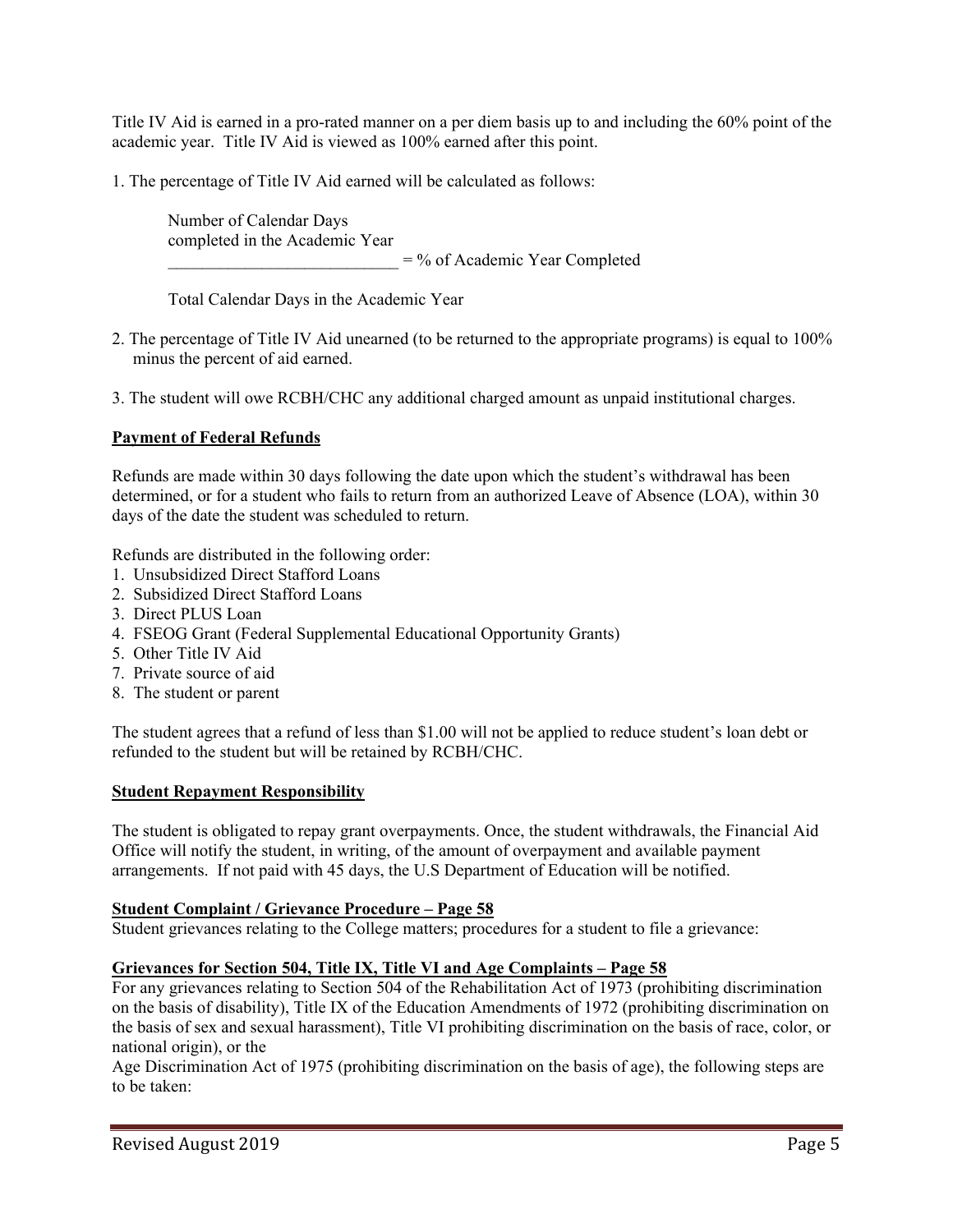Step 1: An alleged formal discrimination grievance complaint should first be made to the Director of Health Profession and Training Development. Students are strongly encouraged to file their complaint as soon as possible. Accept as required to investigate the complaint, the complaint and investigative results will be held in strictest confidence.

Grievance filing: Grievances filed shall be in writing on a form provided by the Director of Health Profession and Training Development, and shall provide the following information:

- 1) Name and address of grievant
- 2) Nature of alleged violation
- 3) Name of persons responsible for alleged violation (where known)
- 4) Requested relief or corrective action (specification of desired relief shall be at the option of grievant)
- 5) Any background information grievant believes relevant (e.g., names or groups of other persons affected by the violation, etc).

Once the grievance form is received, the Director of Health Profession and Training Development will conduct an investigation and present their findings to the student and the Director of Health Profession and Training Development, along with suggested resolution within twenty (20) school days. The Director of Health Profession and Training Development will maintain the complaint on file.

Step 2: If not resolved at Step 1, the decision may be appealed to the Vice President of the institution within ten (10) school days from the date of the Step 1 decision. The Vice President of the institution will review the Student's appeal and render a determination within fifteen (15) school days.

An appeal must be submitted in writing clarifying why the student disagrees with the decision within ten (10) days of the date of the letter of findings. Further, if a student appeals the findings in his or her case, the student will need to specify in writing the reason(s) for his or her appeal.

Step 3: If not resolved at Step 2, the decision may be appealed, to the College's President, who functions as the final mediator at the local level, within fifteen (15) school days from the date of the Step 2 decision. The President will then review the Student's appeal and render a determination within 15 school days from receipt of the appeal.

Retaliation in any form for the filing of a complaint on the basis of Section 504 (disability discrimination), including Title IX (sex discrimination and sexual harassment), Title IV (race, color, or national origin discrimination) Age Discrimination Act of 1975 (age discrimination), is prohibited and shall not in any way affect the status, grades or work assignments of the person who reports such discrimination or harassment. If discrimination on the basis of Age, Sex, Race, or Sexual Harassment is established, appropriate corrective and remedial actions will be taken. The location and phone number to file the Title VI/Title IX/Section is:

Regional Center for Border Health, Inc. College of Health Careers 950 E. Main St. Building B Somerton, AZ 85350 Phone: (928) 315-7600 Fax: (928) 627-1013

## **The Role of The Financial Aid Department**

The Financial Aid Department confirms the academic progress of students before any disbursement is made. This is to ensure that only those students who are making Satisfactory Academic Progress (SAP),